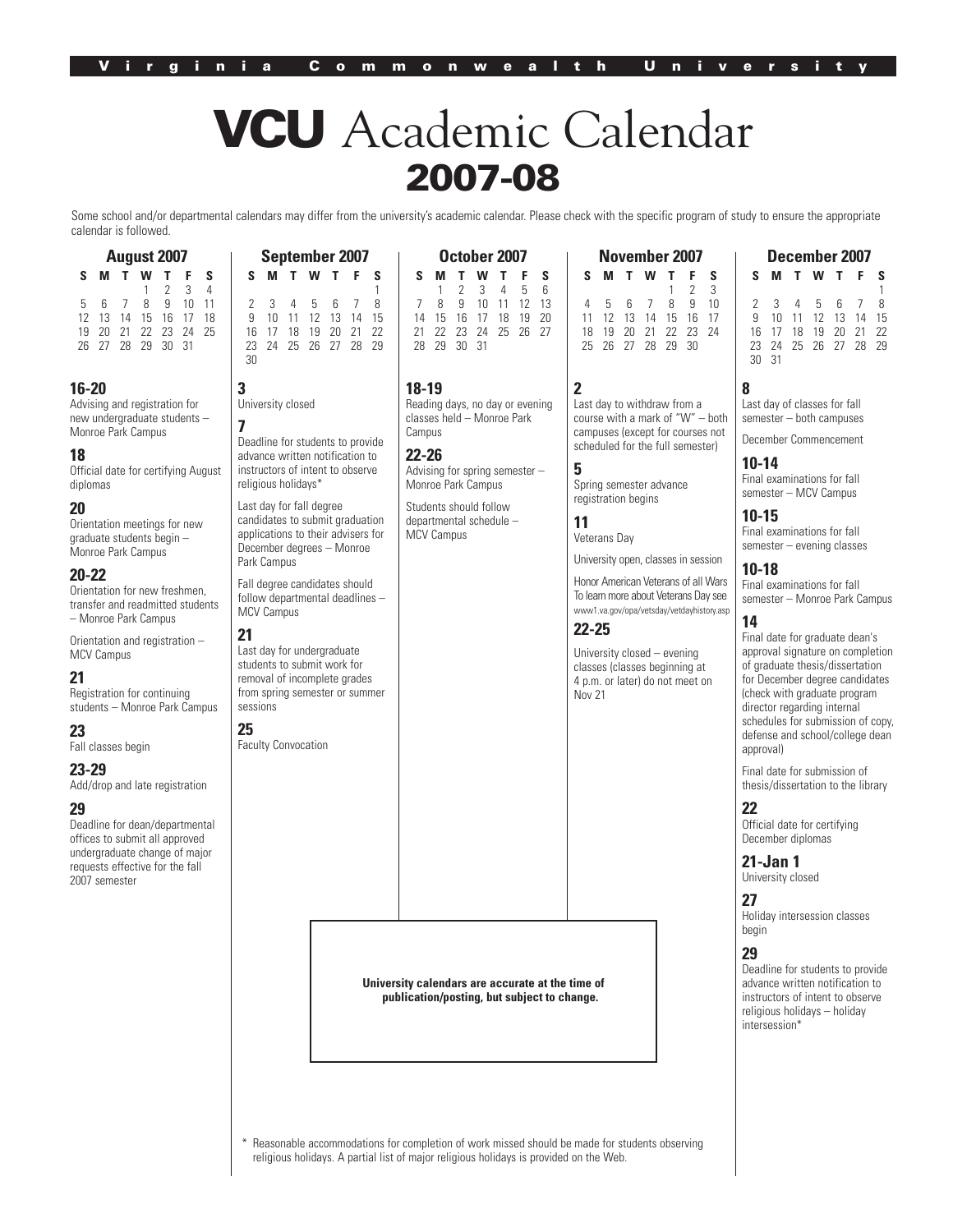# **VCU** Academic Calendar **2007-08**

Some school and/or departmental calendars may differ from the university's academic calendar. Please check with the specific program of study to ensure the appropriate calendar is followed.

> **March 2008 SMTWT F S**

2 345678

23 24 25 26 27 28 29

| <b>January 2008</b> |  |  |                      |  |  |              |  |  |  |
|---------------------|--|--|----------------------|--|--|--------------|--|--|--|
| S.                  |  |  | <b>MTWTF</b>         |  |  | $\mathsf{s}$ |  |  |  |
|                     |  |  | $1 \t2 \t3 \t4 \t5$  |  |  |              |  |  |  |
|                     |  |  | 6 7 8 9 10 11 12     |  |  |              |  |  |  |
|                     |  |  | 13 14 15 16 17 18 19 |  |  |              |  |  |  |
|                     |  |  | 20 21 22 23 24 25 26 |  |  |              |  |  |  |
|                     |  |  | 27 28 29 30 31       |  |  |              |  |  |  |

#### **1**

University offices closed

#### **8-10**

Advising, registration and orientation for new undergraduate students – Monroe Park Campus

# **9**

Holiday intersession classes end

# **10**

Registration for new graduate students begin – Monroe Park Campus

# **11**

Registration for continuing students – Monroe Park Campus

#### **14** Spring classes begin

# **14-20**

Add/drop and late registration

#### **20**

Deadline for dean/departmental offices to submit all approved undergraduate change of major requests effective for the spring 2008 semester

# **21**

University closed

# **25**

Last day for spring degree candidates to submit graduation applications to their advisers for May degrees – Monroe Park Campus

Spring degree candidates should follow departmental deadlines – MCV Campus

Deadline for students to provide advance written notification to instructors of intent to observe religious holidays\*

|                                  |  |  |  |                   | 17 18 19 20 21 22 23 |  |  |  |  |
|----------------------------------|--|--|--|-------------------|----------------------|--|--|--|--|
|                                  |  |  |  | 24 25 26 27 28 29 |                      |  |  |  |  |
|                                  |  |  |  |                   |                      |  |  |  |  |
|                                  |  |  |  |                   |                      |  |  |  |  |
| 12                               |  |  |  |                   |                      |  |  |  |  |
|                                  |  |  |  |                   |                      |  |  |  |  |
| Last day for undergraduate       |  |  |  |                   |                      |  |  |  |  |
| students to submit work for      |  |  |  |                   |                      |  |  |  |  |
| removal of incomplete grades for |  |  |  |                   |                      |  |  |  |  |

**February 2008 SMTWT F S**

3 456789 10 11 12 13 14 15 16

removal of incomplete grades for fall semester **21** Last day to withdraw from a

 $\begin{matrix} 1 & 2 \\ 8 & 9 \end{matrix}$ 

**24** Summer advance registration

Spring break for both campuses

campuses (except for courses not scheduled for the full semester)

**24-28** Advising for fall semester –

Students should follow departmental schedule –

**31**

Fall semester advance registration begins

1<br>8 9 10 11 12 13 14 15 16 17 18 19 20 21 22 **April 2008** 13 14 15 16

> Classes end for spring semester – Monroe Park Campus; evening classes continue through May 3

course with a mark of "W" – both

Reading day, no day classes held – Monroe Park Campus

Monroe Park Campus

MCV Campus

**9-16**

30 31

begins

**SMTWT F S** 1 2345 6 7 8 9 10 11 12 20 21 22 23 24 25 26 27 28 29 30

**29**

**30**

**5-9** Final examinations for spring semester – MCV Campus

Final examinations for spring semester – Monroe Park Campus

**May 2008 SMTWT F S**

4 5 6 7 8 9 10 11 12 13 14 15 16 17 18 19 20 21 22 23 24 25 26 27 28 29

 $\begin{array}{cc} 2 & 3 \\ 9 & 10 \end{array}$ 

Last day of classes for spring semester – MCV Campus

#### **5-10**

**1-9**

**2**

Final examinations for spring semester – evening classes

# **9**

Final date for graduate dean's approval signature on completion of graduate thesis/dissertation for May degree candidates (check with graduate program director regarding internal schedules for submission of copy, defense and school/college dean approval)

Final date for submission of thesis/dissertation to the library

**17**

May Commencement

**University calendars are accurate at the time of publication/posting, but subject to change.**

Reasonable accommodations for completion of work missed should be made for students observing religious holidays. A partial list of major religious holidays is provided on the Web.